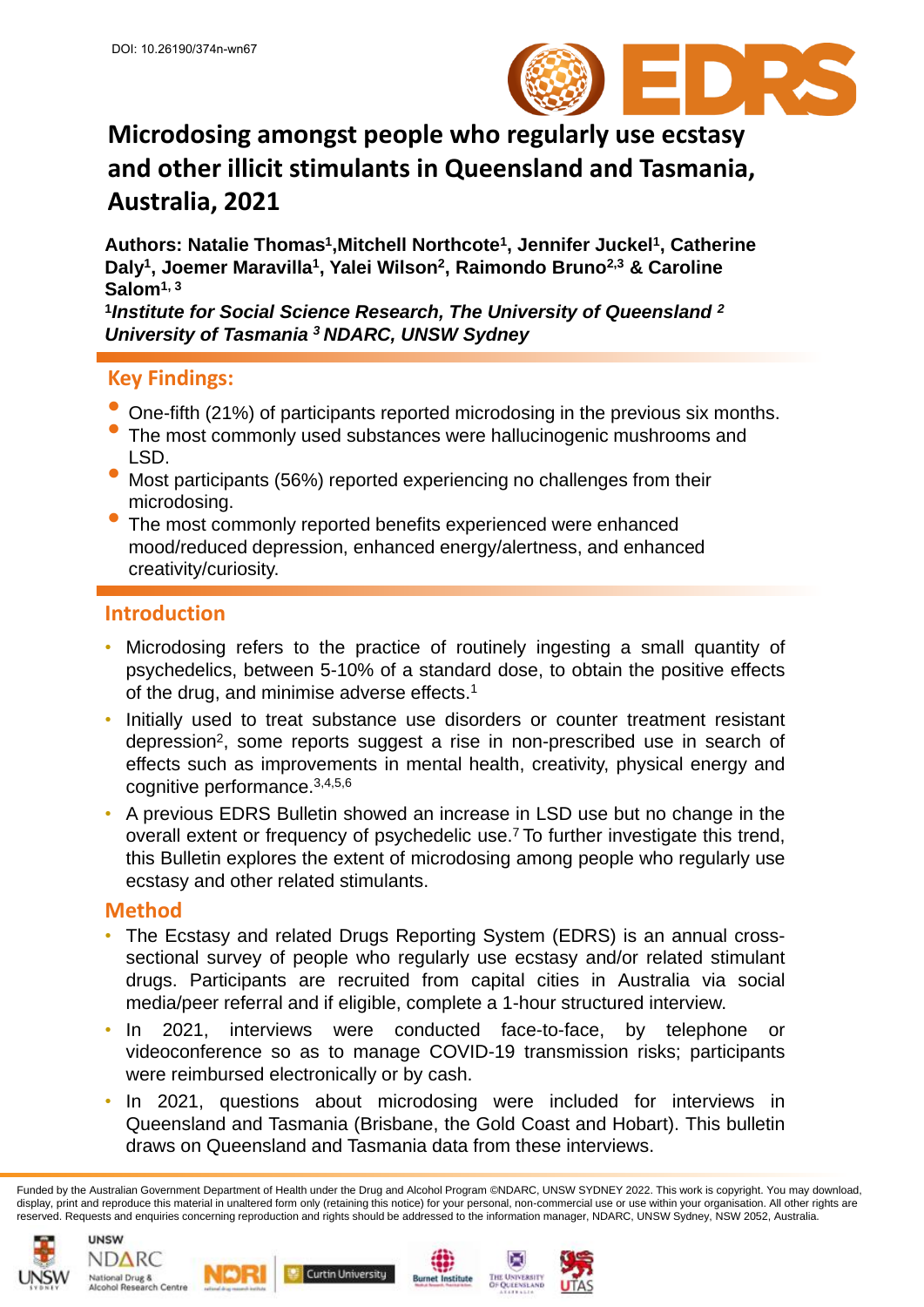

• We used ꭕ2 tests and regression analyses to assess differences in mental and general health between those who did and did not report microdosing in the last six months. Statistical significance was considered as *p*<0.05.

### **Results**

- In 2021, 21% of EDRS participants in Queensland and Tasmania reported having microdosed in the last six months.
- The majority of participants who reported microdosing were male (64%) and were heterosexual (69%). Participants reporting microdosing had a median age of 27 years, with the majority having completed Year 12 (83%) and over half (53%) were employed part-time.
- No significant differences were observed between Queensland and Tasmanian reports, or between the demographics of those who did and did not report microdosing.
- The most commonly reported substances used for microdosing were mushrooms (61%), and LSD (39%) (Figure 1).
- Small numbers of participants (n≤5) reported microdosing daily; 37% reported weekly or more microdosing, and 46% less than monthly microdosing.
- Participants who microdosed were more likely to report more-than-weekly use of any psychostimulant in the last month  $(p=0.045)$ , and more days of use in the last 6 months of LSD (mean 15 days vs 5; *p*=0.017) or mushrooms (mean 9 days vs 4; *p*=0.035).



# **Figure 1: Substance/s used to microdose on last occasion, Queensland and Tasmania, 2021**

Note. Y axis reduced to 70% to improve visibility. Multiple substances could be endorsed by participants. Data labels have been suppressed where there are small numbers (i.e., n≤5 but not 0).



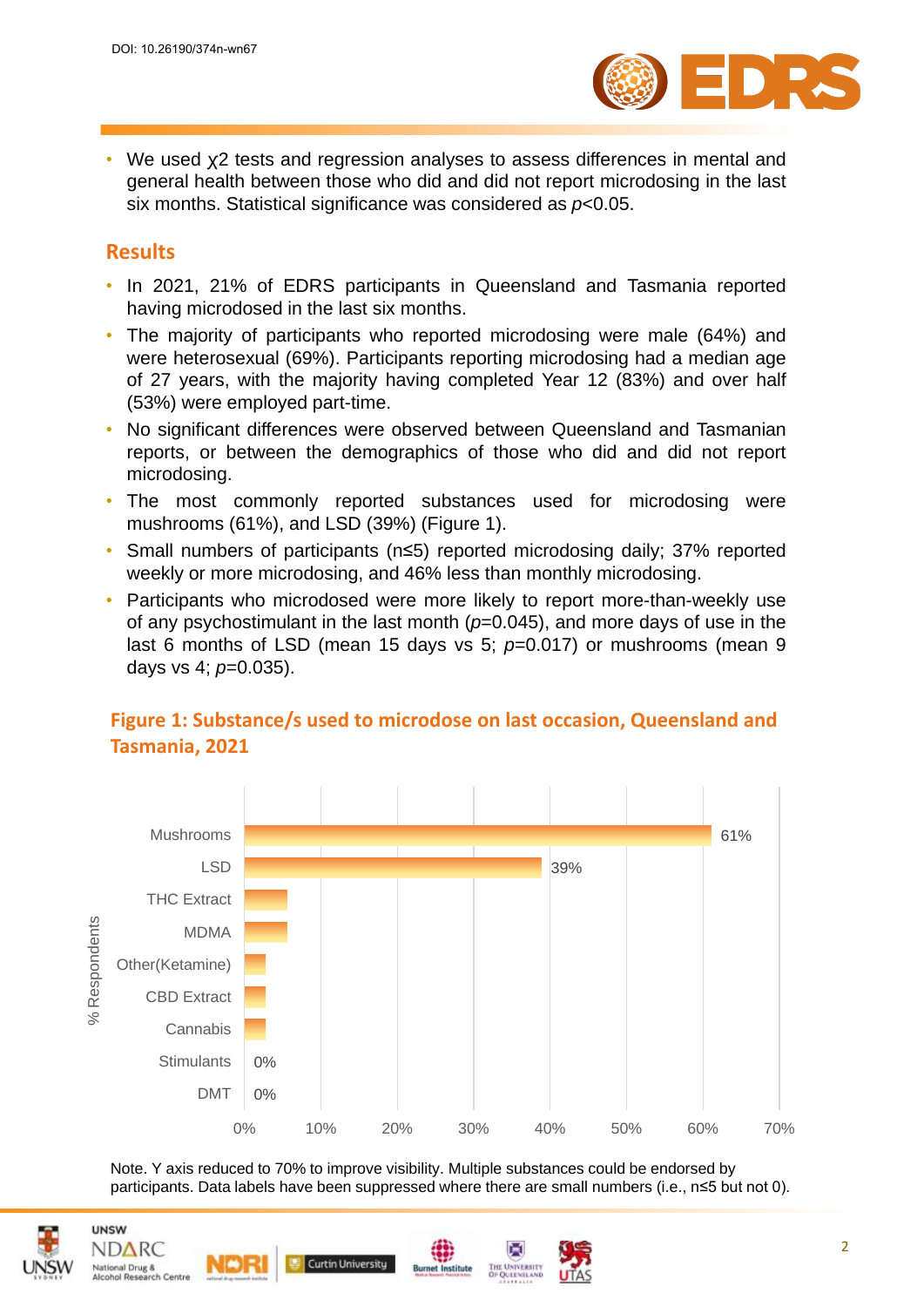

- 56% reported experiencing no challenges from their microdosing. However, those who did experience challenges most commonly reported dissociation/rumination and stomach pain, headaches/sleep problems/loss of appetite, although these were reported by small numbers (n≤5 but not 0).
- The most-commonly reported benefits experienced were enhanced mood/reduced depression (55%), enhanced energy/alertness (53%) and enhanced creativity/curiosity (36%) (Figure 2).
- In most cases, the effects experienced were consistent with those expected; somewhat fewer experienced enhanced creativity/curiosity than expected.
- We found no significant difference between those who did and did not microdose in terms of self-reported mental health issues (61% vs 61%), and recent psychological distress (44% vs 48% 'high'/'very high').

# **Figure 2: Expected vs experienced effects of microdosing, Queensland and Tasmania, 2021**



Note. Y axis reduced to 60% to improve visibility. Data labels have been suppressed where there are small numbers (i.e., n≤5 but not 0).

#### **Implications**

**UNSW** NDARC

**National Drug &<br>Alcohol Research Centre** 

- One-fifth of EDRS participants in Queensland and Tasmania reported microdosing in 2021. Frequency of use, expectations and experiences were largely consistent with previous literature.
- Most reported no challenges from their most recent experience of microdosing.
- Prevalence, frequency, experiences and potential links to health issues should be explored in a larger national sample. Frequent use of larger doses is more likely to be associated with adverse events; doses used by those who microdose thus warrant further monitoring.

**Curtin University**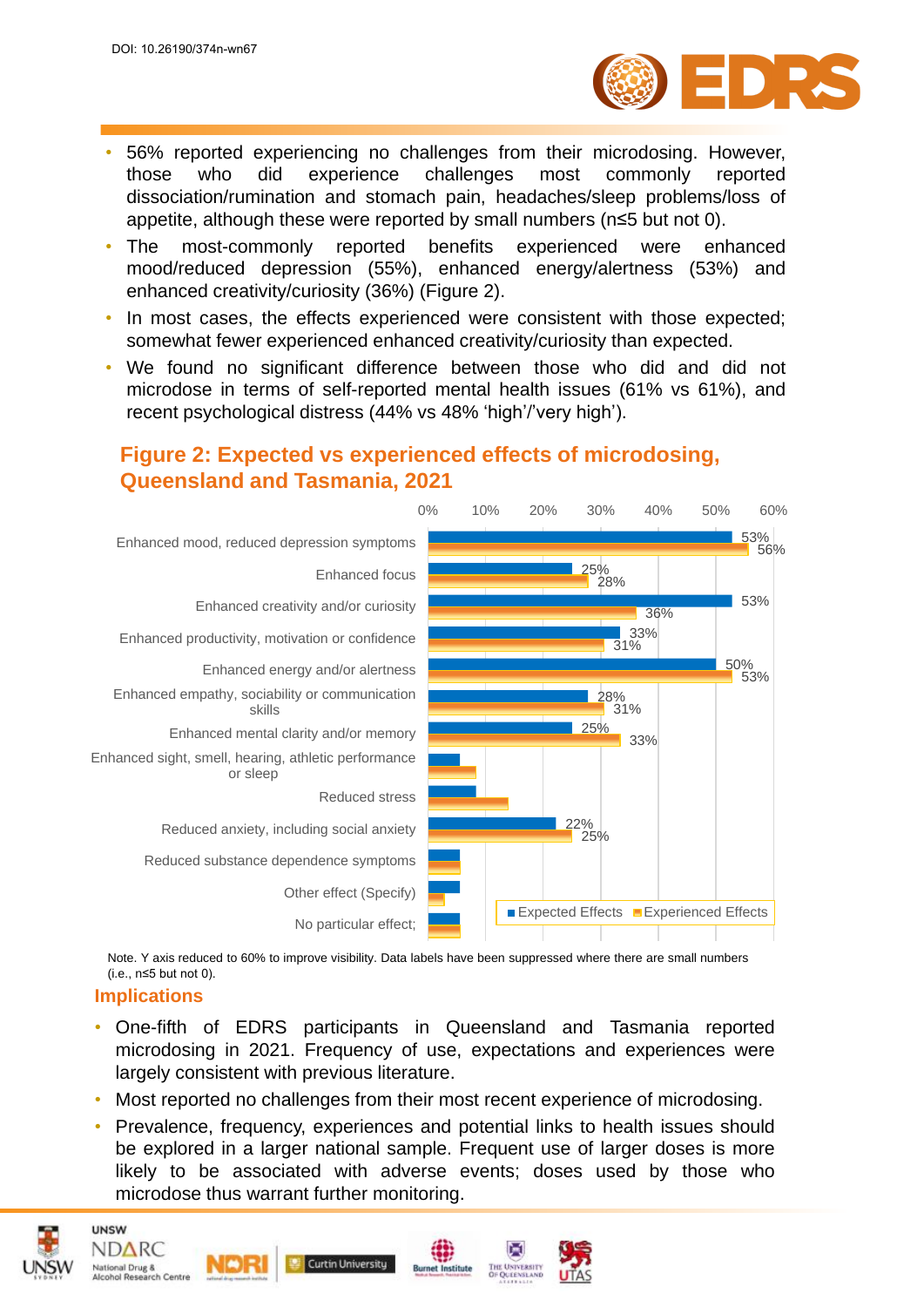

# **References**

- 1. Kuypers KP, Ng L, Erritzoe D, Knudsen GM, Nichols CD, Nichols DE, Pani L, Soula A, Nutt D. Microdosing psychedelics: More questions than answers? An overview and suggestions for future research. J Psychopharmacol. 2019 Sep;33(9):1039-1057.
- 2. Carhart-Harris RL, Bolstridge M, Day CMJ, Rucker J, Watts R, Erritzoe DE, Kaelen M, Giribaldi B, Bloomfield M, Pilling S, Rickard JA, Forbes B, Feilding A, Taylor D, Curran HV, Nutt DJ. Psilocybin with psychological support for treatment-resistant depression: six-month follow-up. Psychopharmacology (Berl). 2018 Feb;235(2):399-408.
- 3. Cameron LP, Nazarian A, Olson DE. Psychedelic Microdosing: Prevalence and Subjective Effects. J Psychoactive Drugs. 2020 Apr-Jun;52(2):113-122.
- 4. Liokaftos, D. Sociological investigations of human enhancement drugs: The case of microdosing psychedelics. International Journal of Drug Policy, 2021 Sept, 103099
- 5. Lea T, Amada N, Jungaberle H, Schecke H, Klein M. Microdosing psychedelics: Motivations, subjective effects and harm reduction. Int J Drug Policy. 2020 Jan;75:102600.
- 6. Polito V, Stevenson RJ. A systematic study of microdosing psychedelics. PLoS ONE 2019, 14(2): e0211023.
- 7. Bruno, R., Huxley, L., Ye, L., & Wilson, T. (2021). Have we seen a change in psychedelic use among people who regularly use ecstasy and other illicit stimulants? Drug Trends Bulletin Series. Sydney: National Drug and Alcohol Research Centre, UNSW Sydney. <http://doi.org/10.26190/xjct-vz04>

### **Participating Researchers and Research Centres**

- Dr Rachel Sutherland, Antonia Karlsson, Julia Uporova, Daisy Gibbs, Rosie Swanton, Olivia Price, Udesha Chandrasena, Professor Louisa Degenhardt, Professor Michael Farrell and Associate Professor Amy Peacock, National Drug and Alcohol Research Centre, University of New South Wales, New South Wales;
- Cristal Hall, Sarah Eddy, Dr Campbell Aitken and Professor Paul Dietze, Burnet Institute Victoria;
- Yalei Wilson and Associate Professor Raimondo Bruno, School of Psychology, University of Tasmania, Tasmania;
- Dr Jodie Grigg and Professor Simon Lenton, National Drug Research Institute and enAble Institute, Curtin University, Western Australia; and
- Catherine Daly, Dr Natalie Thomas, Dr Jennifer Juckel and Dr Caroline Salom, Institute for Social Science Research, The University of Queensland, Queensland.